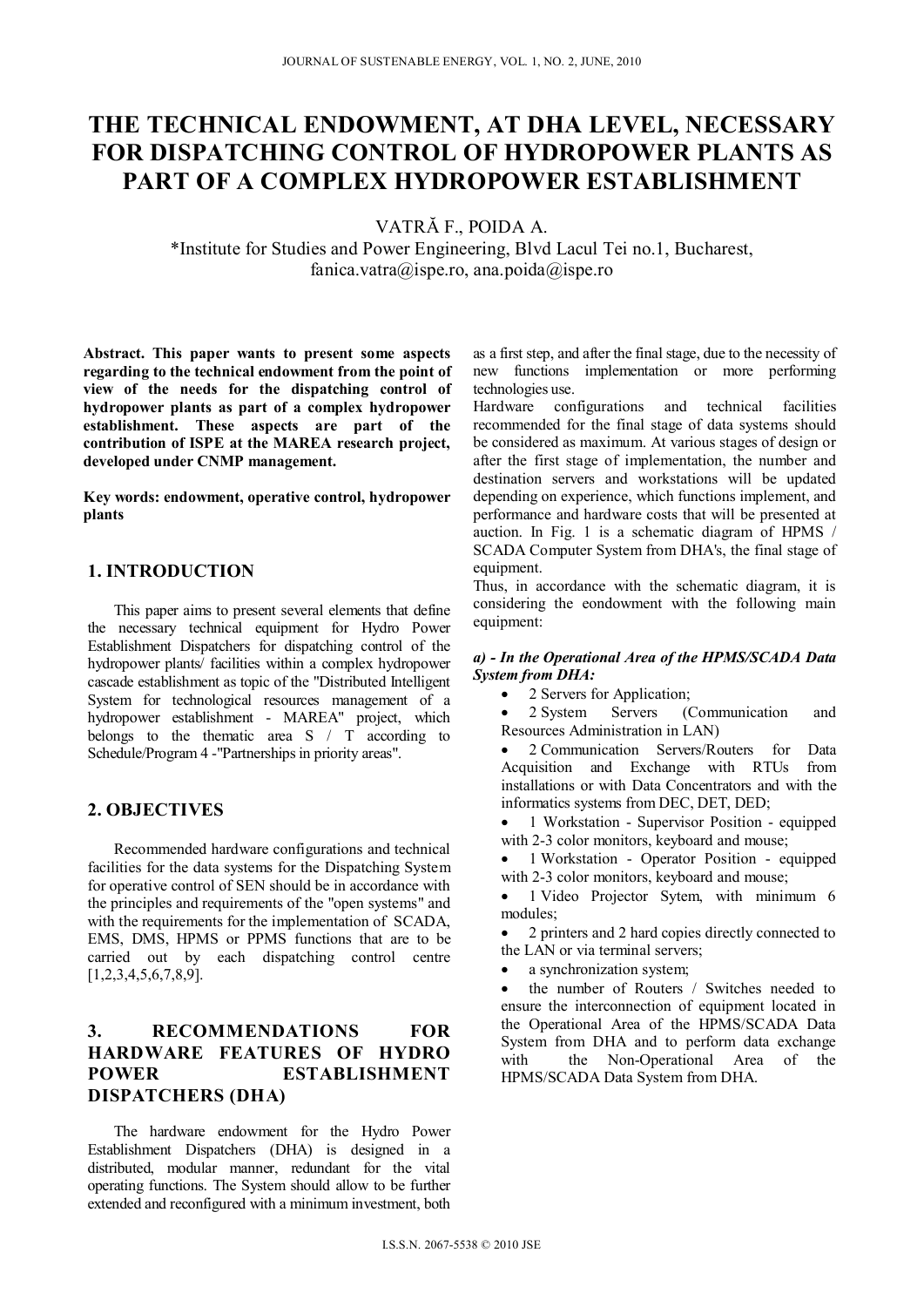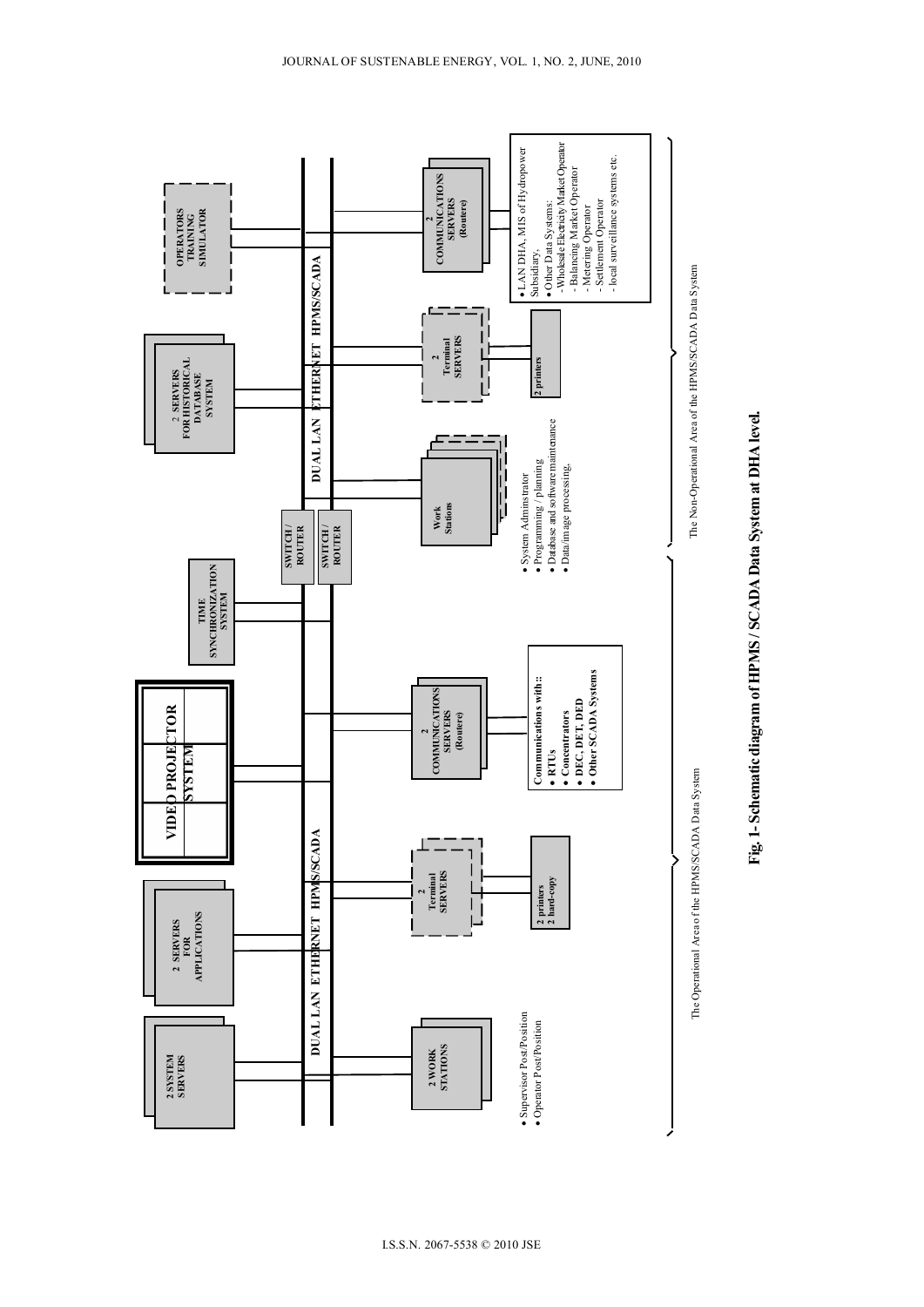## *b) - In the Non-Operational Area of the HPMS/SCADA Data System from DHA:*

- 2 Servers for Historical Database System (HIS);
- 2 Servers / Routers for Communications with MIS System of Hydropower Subsidiary and other data systems: Wholesale Electricity Market Operator, Balancing Market Operator, Metering Operators, Settlement Operator, telecounting systems in instalations, local surveillance systems (intrusion, fire, video surveillance, etc.).
- a needed number of workstations equipped with color monitor, keyboard, mouse, eventually printer, for the following activities:
	- administration/management of HPMS / SCADA System;
	- programming / planning;
	- database and software maintenance;
	- data/image processing, etc.;
- the number of switches needed to ensure the interconnection of equipment located in Non-Operational Area of the HPMS/SCADA Data System from DHA;
- 2 printers connected to LAN, directly or through a terminal server.

The power supply of components of HPMS / SCADA Data System from DHA will be done mainly through a UPS System which should ensure the functionality of its critical equipment during temporary unavailability of electricity supply from the main power supply network.

# **4.- TECHNICAL REQUIREMENTS FOR HARDWARE AT DHA LEVEL**

Ultimate goal of remote monitoring and management, under safe and great reliability, required by the specific activity of geographically dispersed power installations/equipment, operating in specific environmental conditions, have imposed that designers and equipment suppliers of data systems for the operative control of SEN, to know and to comply with a number of specific technical conditions.

#### **4.1. General Technical Conditions**

The General Technical Conditions for the Dispatching System for operative control of SEN are mainly the following:

- Utilization of high performance equipment supplied by experienced and well-known companies or by other companies able to supply equivalent equipment;
- High technological level including adequate availability and reliability.
- Operating at the rated parameters under temperature and humidity conditions existing in the power installations respectively under existing electromagnetic disturbance conditions according to the specific of each location.
- Modular configuration has to allow the observance of the requirements related to the

further extension of the information collected and sent.

- Control of the correctness of the data exchange through error detecting codes.
- Warning related to the damages occurs at equipment, supply sources, transmission channels.
- Make audible warning and / or visual, ie to integrate the alarm system required by the operation / installations operation, respectively by the Dispatch Center;
- Extension possibilities without important constructive changes.
- Self-testing and self-diagnosis capacity.
- Possibility to perform: rapid replacement of damaged components, repairs, revisions etc.
- Transmission maximum time (from the control starting in the central point up to the most distant reception in the electrical substation):
	- 1 s for remote control;
	- 5 s for remote adjustment;
- Maximum interval of time for update:
	- 3 5 s for main remote measurements;
		- 30 s for secondary remote measurements; for some secondary measurements used outside real time, the maximum period of time for renewal may exceed 30 seconds;
- Maximum interval of time needed by the operator to be informed on the remote signalings:
	- 2 5 s in the case of major state remote signallings (alarming, incident, circuitbreakers positions);
	- 20-30 s in the case of minor state remote signallings (positions or preventive states);
- Conversion accuracy for remote measurement: maximum error of 0.4 %;
- Time accuracy imposed to the events recording: - 10 ms resolution;
- System total reliability class: R3 (MTBF> 8760 h) according to IEC 60870-4;
- Total system availability shall be at least 99.95%: class A3 according to IEC 60870-4.
- Maintainability class:  $M4$  (MTTR < 6 h) according to IEC 60870-4.

#### **4.2. Technical Conditions related to the Data System Architecture**

The design and accomplishment of the Data System for the operative control of the power installations pertaining to SEN will be in accordance with the "open and distributed architecture", the system modular development and distributed performance of SCADA, EMS, DMS, HPMS or PPMS functions as well as of the pertaining data basis.

It will be ensured the redundancy for the data system operation vital functions performance and the possibility to accomplish the extension of the system and the changing of its configuration with minimum investment both after the first stage and after the final stage as a result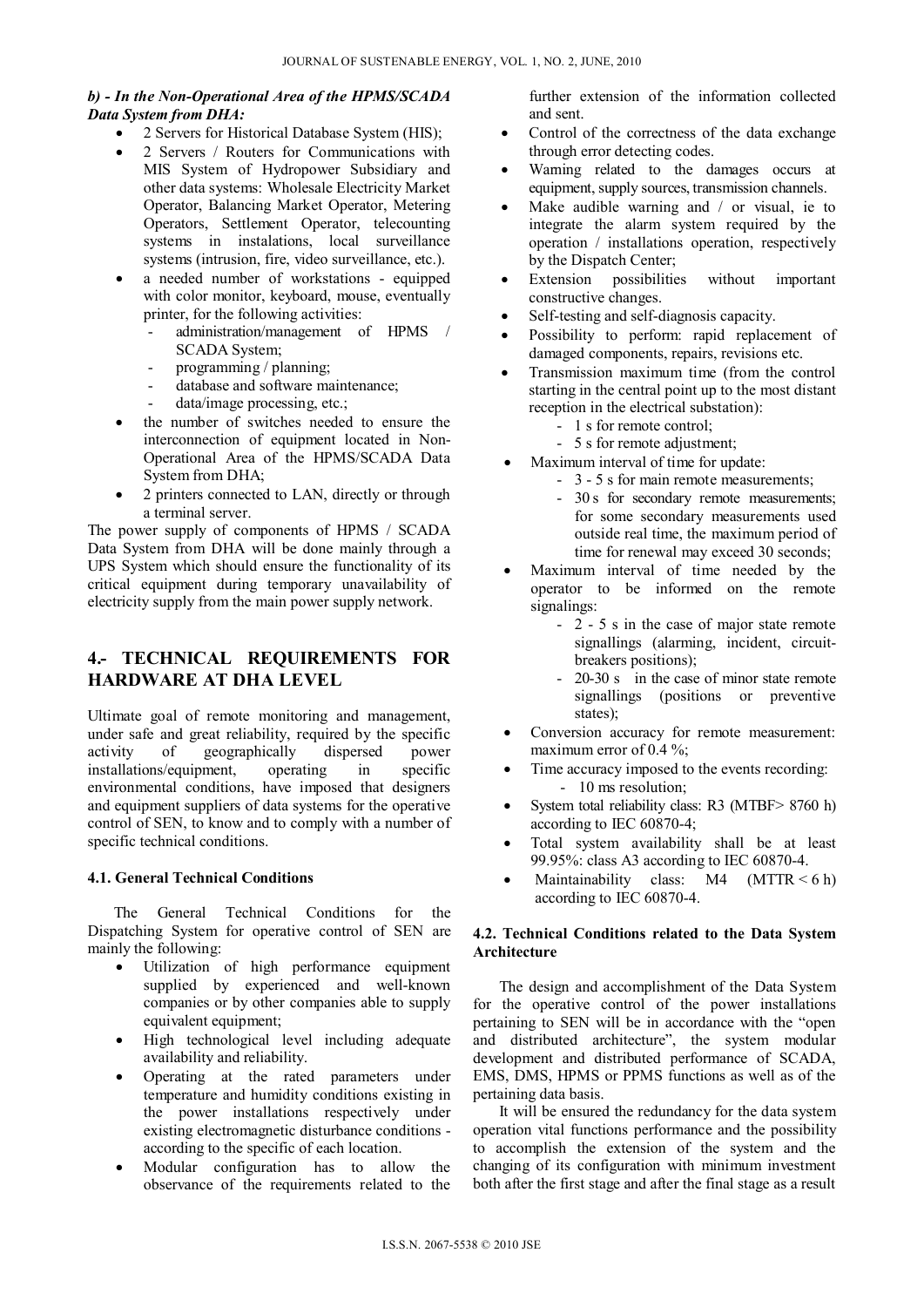of further needs to implement new functions or improved technologies.

The System will allow the extension and gradually implementation of hardware equipment and software products as well as their modular integration. It will be considered an easier maintenance of the system components, their replacement and development with minimum impact on the other modules under operation and the utilization of modular software packages as well.

The main requirement is not to depend on a single supplier.

The above mentioned aspects impose the necessity to use standard interfaces, protocols, software packages, communication physical media, structures by abstracting levels, data basis management systems, operation systems, control applications etc.

#### **4.3. Technical Conditions for the Data System Components**

The servers, workstations and interface equipment will be connected within a local network (LAN) representing a unitary system dedicated to the operative control and supervising of the installations belonging to respective unit.

The accomplishment of this system is based on the observance of the following conditions:

- Must exist the possibility to extend easily the Data System and to communicate with the external systems, by observing the international standards.
- Distributed operation; to be ensured the possibility to process the data in parallel so that to complete the system with new components and new functions.
- Utilization of standard components.
- Easy maintenance of the Data System with least costs.
- Utilization of a worldwide used operation system.
- Utilization of software programs present on the world market.
- Redundancy dimensioned for the performance of the vital functions.
- Availability and operation reliability with minimum hardware and software endowment.

It is recommended to use servers based on the same type of computers, "open architecture" allowing an easy maintenance of the hardware equipment and software and to provide necessary redundancy for critical system functions.

It is also recommended, that for the workstations to be used a single type of computer workstation, their equipping being however dictated by their assigned functions.

Equipping and technical characteristics of servers and workstations will be set depending on the application and will be specified in design documentation, respectively, in the tender specifications/documents.

In order to record and print the events, alarms, reports, diagrams and other components established by the user the possibility to use printers, copying devices, plotters etc. have to be ensured.

The connection of these devices can be performed at any working place provided in the diagram. They will be used for the editing of measured value lists, information and alarm lists, reports, lay-out diagrams, drawings, maps etc.

There are preferred laser and color printers for the printing on A4 and A3 normal paper which can be used without imposing restrictive conditions.

No information will be lost due to the lack of paper or the damaging of any printer.

Each operation post will be equipped with the needed color monitors, keyboard and mouse. The monitors and keyboards will be of the wide worldwide used type, ergonomic, robust and adequate for compatible connections with the other equipment.

The users interface is ensured by the workstations / consoles with full graphics, with high computing capacity that would allow to the operator to interface with the entire Data System and to provide features for editing, surveillance and remote control on the equipment/installations.

User interfaces should not be redundant, since each equipment in this category is redundant to the other.

Dialogue between operator and computer system must be made online, by console operators. Consoles workstations are equipped with one, two or three high resolution monitors, keyboard, mouse, printer, depending on destination consoles.

The interface needs an almost unlimited image surface for the representation of maps and diagrams spreaded on several screens and windows.

The graphical information will have to be represented on several levels and scales. Within different utilization levels it must be allowed the performance of images, data banks generation, system maintenance etc.

For each level it has to be ensured the possibility to automatically command the diagram displaying including a certain detail corresponding to the given moment. For instance, a diagram of an electrical network may have, at the same time, several "layers" which can be visualized simultaneously or exclusively at any zoom scale. The layers can be the distribution network represented by voltage levels, the geographical background, details of substations, equipment images etc. The representation of the electrical lines and of the bus-bars of the substation can be dynamic as well as the equipment symbols. E.g., the electrical lines under voltage or their loading degree can be represented with distinct colors and easily visible.

The graphical functions will be used besides for the representation of the electrical diagrams of the network also for presentation of different information lists such as: alarms, signallings, hours, uncancelled alarms, system errors, logbooks etc. for the displaying of the present and historical data related to the process state. The lists will be up-dated by certain rules or when events occur.

Time synchronization System refers to clock time synchronizing as part of the computer system. Depending on the existing/ available telecommunications infrastructure, it will consider, as appropriate, one of the following (there are also allowed the hybrid versions):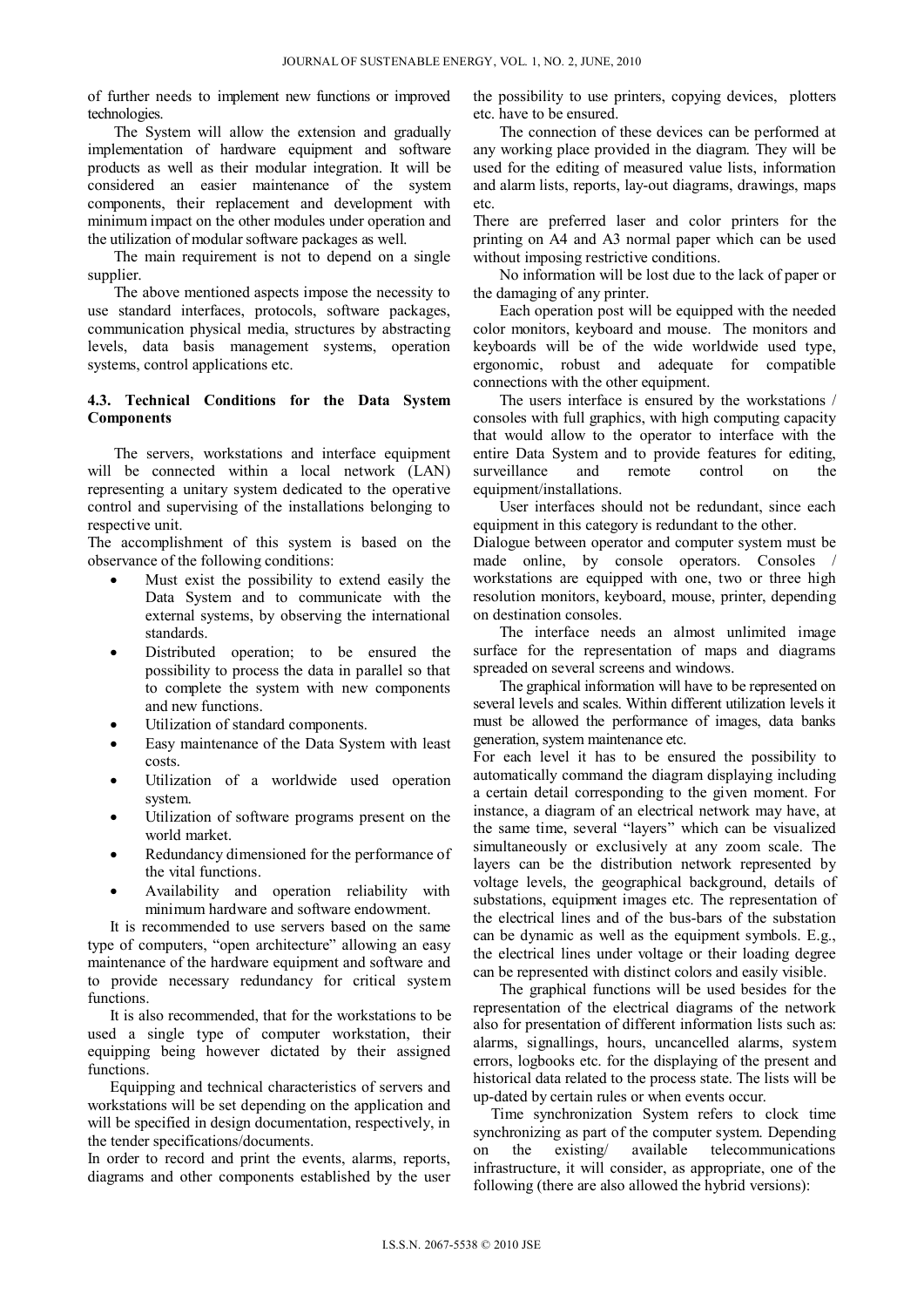- GPS-based synchronization or an equivalent System: each network node has its own clock, generated by its own oscillator. The frequency drifts are maintained within acceptable limits by taking periodic information of the exact hours from the GPS system / equivalent system.
- Sync with single reference clock (master) is assumed a Clock generator information, unique across the network, accurate and very good; clock information / signal must be distributed to all other nodes through dedicated channels.
- Master-slave synchronization: is a technique derived from the previous one. In contrast, however, the information / signal generated / derived from reference clock (master) is transmitted on dedicated connections only to certain nodes, considered as high-level into the synchronization plan. These nodes retransmitte this reference to other nodes, on the same level or a lower hierarchical level in terms of timing. In such a hierarchical sync plan, one node node can receive the reference from multiple nodes (usually two). Thus, in case of lossing of designated as primary reference, it will still work based on the secondary reference,

The hubs, switches and routers for interconnections and connections will be standard ones able to ensure the operation of the System according to the descriptions made and dimensioned in compliance with the complexity of the System.

Terminal Units and IEDs are intelligent devices, acting for the data acquisition, storage, and processing and data transmission. Their family is large, conceptually different from firm to firm, with larger or smaller facilities.

They must be based on standard elements / modules, in order to ensure a quick and easy reconfiguration and expansion for the development of energetics installations or to amplify the amount of information collected.

 Capacity and characteristics of these devices will be defined in the tender documents, for each installation / equipment.

## **5. GENERAL REQUIREMENTS FOR SOFTWARE AND DATA BASIS**

#### **5.1. General Requirements for the Software**

The software is included in the technical endowment of the operative control. It will consist of the Basic Software and the Application Software.

Application Software is in reference to activities in real time and out of real time.

The Basic Software is defined as the assembly of programs for the operation of the computing equipment and of the system as a whole, for the management and control of the distributed applications execution and of programs assisting the users in preparing and controlling the applications; must be ensured by the main supplier of hardware equipment of the Data System.

Operating System software is the main component of the computer network through which all resources are managed (files, peripherals) and are provided protection services between users, communication between workstations, applications, access to shared resources etc. Operating system must be powerful, flexible and widespread, adaptable to different needs, to provide simultaneous access to multiple users, a good ratio performance/cost, to be standardized and ensure independence from manufacturers. Usually will opt for Unix or Windows - like operating systems with real-time facilities.

Applications software for Data Systems for the operative control of the power installations pertaining to SEN must be characterized by the following attributes:

- Response time, including the time interval starting from sending of a request until it is met by the system, to be of 10 ms order in the case of state values changing;
- Utilization simultaneity: the system has to assure multi-user and multi-tasking facilities.
- System Efficiency to use under an optimum manner the available resources.
- Distribution and Security: the users may use in common the information existing in the System and to communicate between one another safely (i.e. to avoid the unauthorized access and the information alteration either on purpose or by accident).
- Availability and reliability: The damage of one or more components does not allow the break down of the entire System, maintaining the critical functions alive.
- Generality, flexibility, extensibility: new software components can be introduced without involving additional designing and programming; the system can be adapted to a specific configuration and the programs will be horizontally and vertically modular organized.
- Transparency and visibility: it allows to the users to obtain certain information necessary for a more efficient utilization.
- Favorable performance/cost ratio.

## **5.2. General Requirements for Data basis Organization and Management**

Data basis will include the data organized by criteria related to the maximum independence of the applications towards the data. This independence is obtained through an information architecture consisting of several data basis description levels.

It will be considered the concept of Integrated System ff Data Basis Distributed and Oriented by Objectives representing a sum of collections of data which can be identified and distributed by different available processing components. This concept must be adopted for the design of the data basis system considering the large volume of data, the geographical structure, the restrictions of performance and availability as well as other factors supporting the integration of the data basis.

The Distributed Data basis Management and Organizing System shall offer each user from any processing component an integrated vision or diagram by